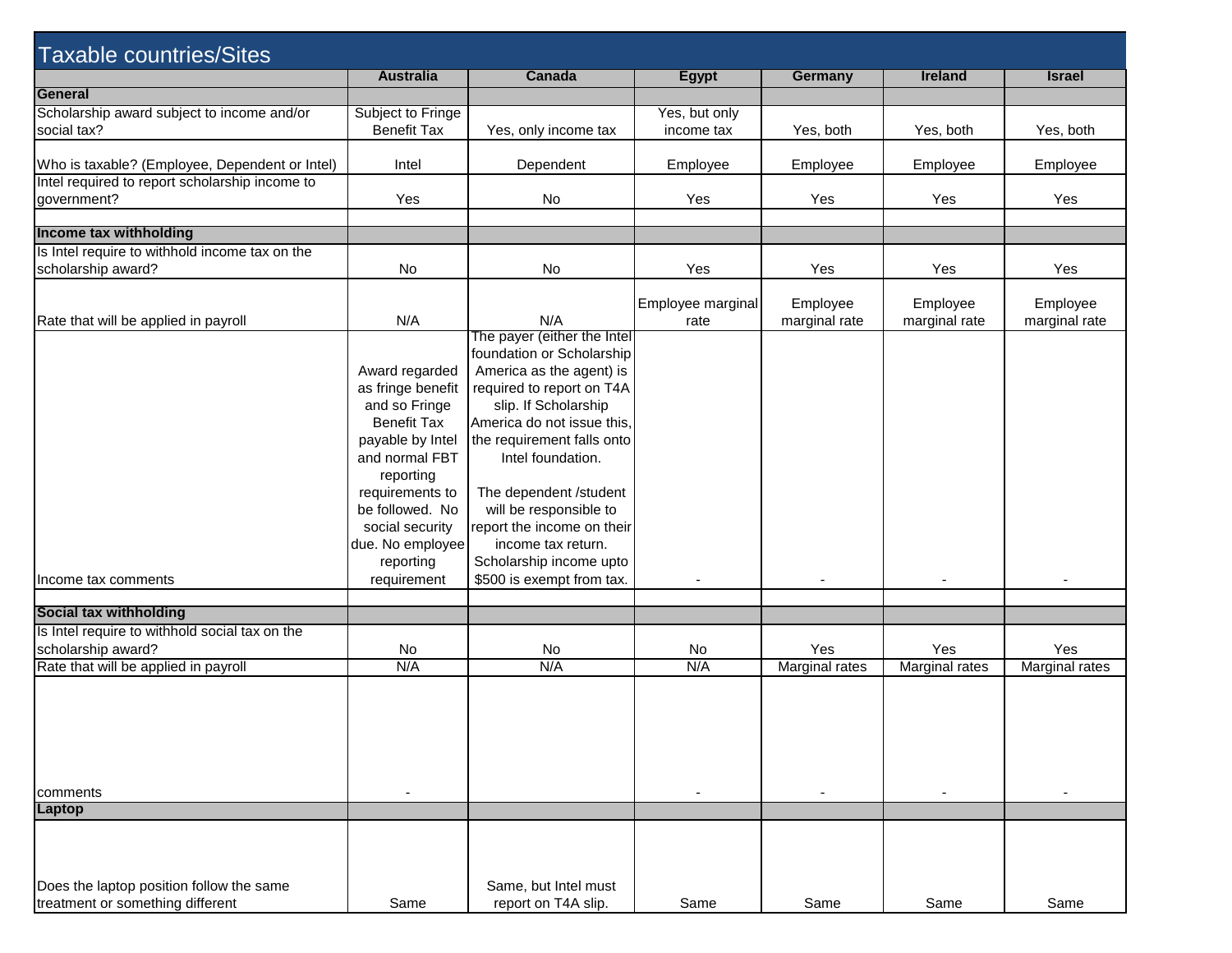Employee responsibilities: Whether or not Intel is required to withhold taxes on the scholarship award on your/the recipients behalf, you may still have a requirement adjust your tax obligation accordingly. It is your responsibility to ensure any required taxes are fully and timely paid, and that required tax returns/payments are accu

| <b>Non-Taxable Countries/Sites</b>              |                                              |                                           |                |  |
|-------------------------------------------------|----------------------------------------------|-------------------------------------------|----------------|--|
|                                                 | Brazil*<br>Argentina                         |                                           | Bangladesh**   |  |
| General                                         |                                              |                                           |                |  |
| Scholarship award subject to income and/or      |                                              |                                           |                |  |
| social tax?                                     | <b>No</b>                                    | <b>No</b>                                 | <b>No</b>      |  |
| Is it the employee or dependent who is taxable? | N/A                                          | N/A                                       | N/A            |  |
| Intel required to report scholarship income to  |                                              |                                           |                |  |
| government?                                     | <b>No</b>                                    | <b>No</b>                                 | <b>No</b>      |  |
|                                                 |                                              |                                           |                |  |
| Income tax withholding                          |                                              |                                           |                |  |
| Is Intel require to withhold income tax on the  |                                              |                                           |                |  |
| scholarship award?                              | N/A                                          | N/A                                       | N/A            |  |
| Rate that will be applied in payroll            | N/A                                          | N/A                                       | N/A            |  |
| Income tax comments                             | $\overline{\phantom{a}}$                     | $\blacksquare$                            | $\blacksquare$ |  |
|                                                 |                                              |                                           |                |  |
| Social tax withholding                          |                                              |                                           |                |  |
| Is Intel require to withhold social tax on the  |                                              |                                           |                |  |
| scholarship award?                              | N/A                                          | N/A                                       | N/A            |  |
| Rate that will be applied in payroll            | N/A                                          | N/A                                       | N/A            |  |
|                                                 |                                              |                                           |                |  |
|                                                 | assumes award made direct to institution. If | * assumes award made direct to            |                |  |
|                                                 | paid direct to dependent, tax position is    | institution. If paid direct to dependent, |                |  |
| comments                                        | differennt                                   | tax position is differennt                |                |  |

Updated 07/07/2020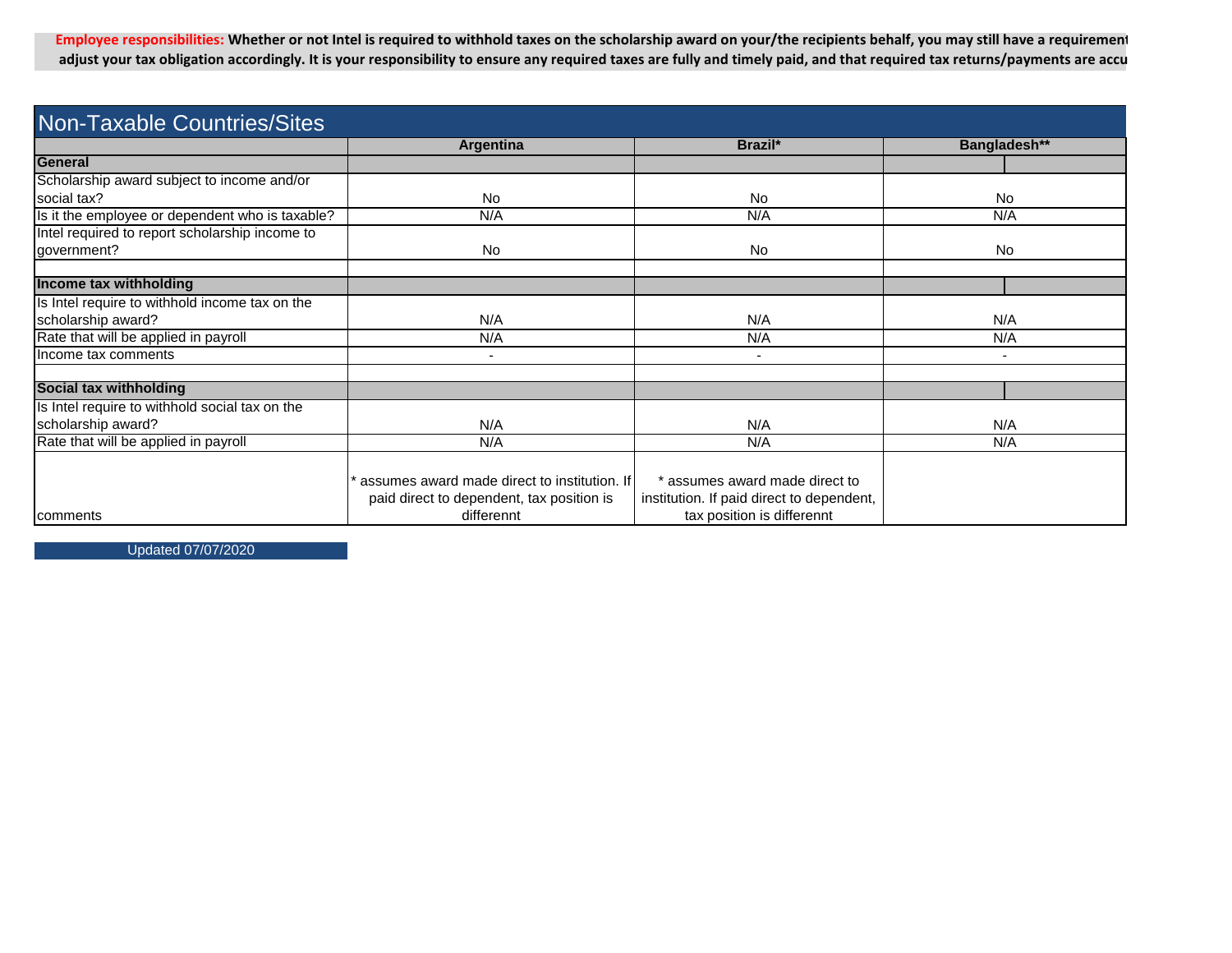| <b>Japan</b>                                                                                                                                | <b>Pakistan</b>                                                                                           | <b>Phillipines</b>                                                                                                                                                                                 | <b>Poland</b>                                                                                                                                 | <b>UK</b>                                                                                                                                                                                                                                                                                                                                                    | <b>Costa Rica</b>     | Indonesia                                                                                                                                | <b>Mexico</b>         |
|---------------------------------------------------------------------------------------------------------------------------------------------|-----------------------------------------------------------------------------------------------------------|----------------------------------------------------------------------------------------------------------------------------------------------------------------------------------------------------|-----------------------------------------------------------------------------------------------------------------------------------------------|--------------------------------------------------------------------------------------------------------------------------------------------------------------------------------------------------------------------------------------------------------------------------------------------------------------------------------------------------------------|-----------------------|------------------------------------------------------------------------------------------------------------------------------------------|-----------------------|
|                                                                                                                                             |                                                                                                           |                                                                                                                                                                                                    |                                                                                                                                               |                                                                                                                                                                                                                                                                                                                                                              |                       |                                                                                                                                          |                       |
| Yes, but only<br>income tax                                                                                                                 | Yes, but only<br>income tax                                                                               | Yes, but only<br>income tax                                                                                                                                                                        | Yes, only income<br>tax                                                                                                                       | Yes, both                                                                                                                                                                                                                                                                                                                                                    | Yes, both             | Yes, but only income<br>tax                                                                                                              | Yes, both             |
|                                                                                                                                             |                                                                                                           |                                                                                                                                                                                                    | Employee/Depend                                                                                                                               |                                                                                                                                                                                                                                                                                                                                                              |                       |                                                                                                                                          |                       |
| Employee                                                                                                                                    | Employee                                                                                                  | Employee                                                                                                                                                                                           | ent                                                                                                                                           | Employee                                                                                                                                                                                                                                                                                                                                                     | Employee              | Employee                                                                                                                                 | Employee              |
|                                                                                                                                             |                                                                                                           |                                                                                                                                                                                                    |                                                                                                                                               |                                                                                                                                                                                                                                                                                                                                                              |                       |                                                                                                                                          |                       |
| No                                                                                                                                          | Yes                                                                                                       | No                                                                                                                                                                                                 | No                                                                                                                                            | Yes                                                                                                                                                                                                                                                                                                                                                          | Yes                   | No                                                                                                                                       | Yes                   |
|                                                                                                                                             |                                                                                                           |                                                                                                                                                                                                    |                                                                                                                                               |                                                                                                                                                                                                                                                                                                                                                              |                       |                                                                                                                                          |                       |
|                                                                                                                                             |                                                                                                           |                                                                                                                                                                                                    |                                                                                                                                               | Depends how award paid, see                                                                                                                                                                                                                                                                                                                                  |                       |                                                                                                                                          |                       |
| No                                                                                                                                          | Yes                                                                                                       | No                                                                                                                                                                                                 | No                                                                                                                                            | below.                                                                                                                                                                                                                                                                                                                                                       | Yes                   | No                                                                                                                                       | Yes                   |
|                                                                                                                                             | Employee                                                                                                  |                                                                                                                                                                                                    |                                                                                                                                               |                                                                                                                                                                                                                                                                                                                                                              | Employee marginal     |                                                                                                                                          | Employee marginal     |
| N/A                                                                                                                                         | marginal rate                                                                                             | N/A                                                                                                                                                                                                | N/A                                                                                                                                           | Employee marginal rate                                                                                                                                                                                                                                                                                                                                       | rate                  | N/A                                                                                                                                      | rate                  |
| It is the employee<br>who is responsible<br>for reporting the<br>award and paying<br>the tax due in their<br>personal income<br>tax return. | Employee will<br>also be required<br>to declare the<br>scholarship in the<br>annual income tax<br>return. | It is the employee<br>who is responsible If the recipient is<br>for reporting the<br>award and paying the parent (Intel<br>the tax due in their e'ee) would need<br>personal income<br>tax return. | If recipient/student<br>is over 18 they<br>must report in<br>their own tax<br>return.<br>younger than 18<br>to report in their<br>tax return. | If award is made to the institution<br>directly, class 1A social security is<br>due for the employer only. The<br>award should then be reported in<br>the employees form P11D.<br>If the award is made to the student<br>then class 1 social security for<br>both employer and employee is<br>due. The award should also be<br>reported through the payroll. |                       | It is the employee<br>who is responsible for<br>reporting the award<br>and paying the tax<br>due in their personal<br>income tax return. |                       |
|                                                                                                                                             |                                                                                                           |                                                                                                                                                                                                    |                                                                                                                                               |                                                                                                                                                                                                                                                                                                                                                              |                       |                                                                                                                                          |                       |
|                                                                                                                                             |                                                                                                           |                                                                                                                                                                                                    |                                                                                                                                               | Depends how award paid, see                                                                                                                                                                                                                                                                                                                                  |                       |                                                                                                                                          |                       |
| No<br>N/A                                                                                                                                   | No<br>N/A                                                                                                 | No<br>N/A                                                                                                                                                                                          | <b>No</b><br>N/A                                                                                                                              | below.<br>Marginal rates                                                                                                                                                                                                                                                                                                                                     | Yes<br>Marginal rates | No<br>N/A                                                                                                                                | Yes<br>Marginal rates |
|                                                                                                                                             |                                                                                                           |                                                                                                                                                                                                    |                                                                                                                                               |                                                                                                                                                                                                                                                                                                                                                              |                       |                                                                                                                                          |                       |
|                                                                                                                                             |                                                                                                           |                                                                                                                                                                                                    |                                                                                                                                               |                                                                                                                                                                                                                                                                                                                                                              |                       |                                                                                                                                          |                       |
| Same                                                                                                                                        | Same                                                                                                      | Same                                                                                                                                                                                               | Same                                                                                                                                          | Same                                                                                                                                                                                                                                                                                                                                                         | Same                  | Same                                                                                                                                     | Same                  |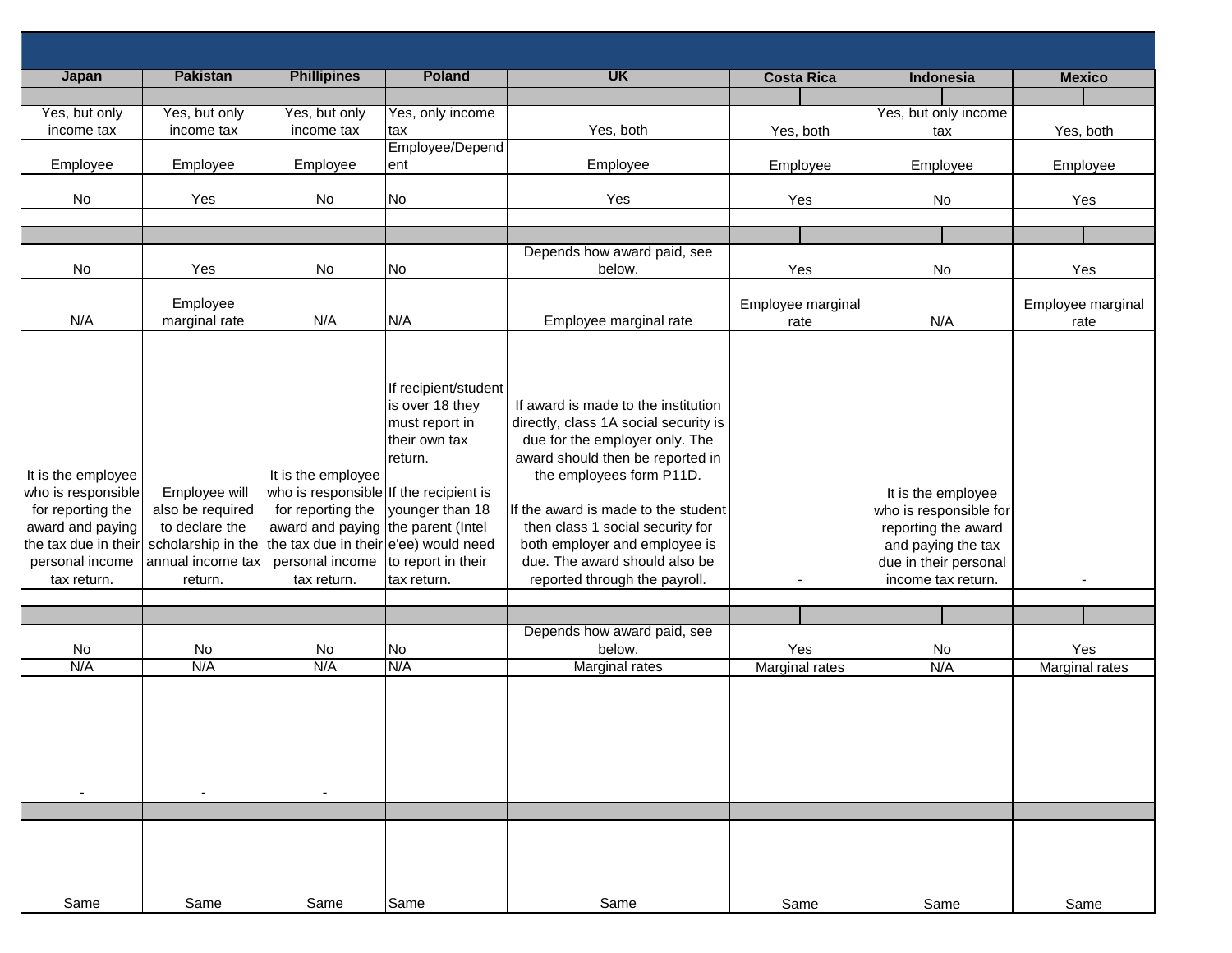t to report the scholarship award to the government tax authorities and rately and timely filed. Please check with the tax authority and/or your

| India**                                | China  | <b>Hong Kong</b> | <b>Taiwan</b> | <b>United States</b> | <b>Viet</b>    |
|----------------------------------------|--------|------------------|---------------|----------------------|----------------|
|                                        |        |                  |               |                      |                |
| No                                     | No     | No               | No            | No                   | N              |
| N/A                                    | N/A    | N/A              | N/A           | N/A                  | N              |
| No                                     | No     | No               | No            | No                   | ${\sf N}$      |
|                                        |        |                  |               |                      |                |
| N/A                                    | N/A    | N/A              | N/A           | N/A                  | N/             |
| N/A                                    | N/A    | N/A              | N/A           | N/A                  | N              |
| $\blacksquare$                         | $\sim$ | $\sim$           | $\sim$        | $\sim$               |                |
|                                        |        |                  |               |                      |                |
| N/A                                    | N/A    | N/A              | N/A           | N/A                  | N              |
| N/A                                    | N/A    | N/A              | N/A           | N/A                  | $\overline{N}$ |
|                                        |        |                  |               |                      |                |
| ** assumes award made payable          |        |                  |               |                      |                |
| direct to institution or the dependent |        |                  |               |                      |                |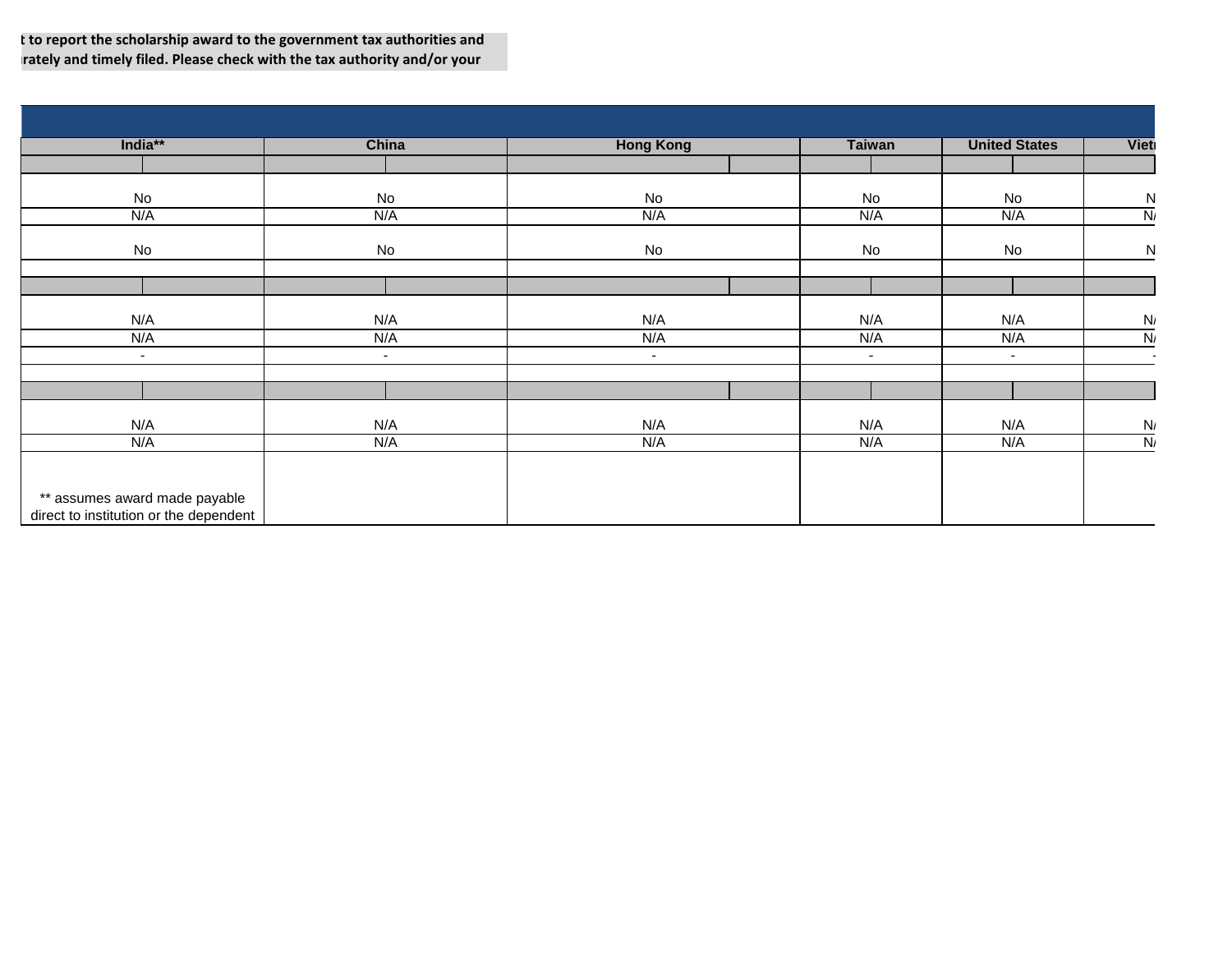| <b>Malaysia</b>                                                        | <b>Singapore</b>                                                                                                                    | <b>Sri Lanka</b>                                                                                                                | <b>Thailand</b>                                                                                                                          | <b>South Korea</b>                                                                                                                       |  |
|------------------------------------------------------------------------|-------------------------------------------------------------------------------------------------------------------------------------|---------------------------------------------------------------------------------------------------------------------------------|------------------------------------------------------------------------------------------------------------------------------------------|------------------------------------------------------------------------------------------------------------------------------------------|--|
| Yes, but only income<br>tax                                            | Yes, both                                                                                                                           | Yes, but only income<br>tax                                                                                                     | Yes, but only income<br>tax                                                                                                              | Yes, but only income<br>tax                                                                                                              |  |
| Employee                                                               | Employee                                                                                                                            | Employee                                                                                                                        | Employee                                                                                                                                 | Employee                                                                                                                                 |  |
| Yes                                                                    | Yes                                                                                                                                 | Yes*                                                                                                                            | No                                                                                                                                       | No                                                                                                                                       |  |
|                                                                        |                                                                                                                                     |                                                                                                                                 |                                                                                                                                          |                                                                                                                                          |  |
| Yes                                                                    | $No*$                                                                                                                               | Yes*                                                                                                                            | No                                                                                                                                       | No                                                                                                                                       |  |
| Employee marginal<br>rate                                              | N/A                                                                                                                                 | Employee marginal<br>rate                                                                                                       | N/A                                                                                                                                      | N/A                                                                                                                                      |  |
|                                                                        | Singapore does not<br>have a withholding<br>tax regime. Therefore<br>Intel just reports and<br>employee pays tax at<br>a later date | *To the extent that<br>the employee has<br>given consent for<br>withholding to apply,<br>Intel will be required<br>to withhold. | It is the employee<br>who is responsible for<br>reporting the award<br>and paying the tax<br>due in their personal<br>income tax return. | It is the employee<br>who is responsible for<br>reporting the award<br>and paying the tax<br>due in their personal<br>income tax return. |  |
|                                                                        |                                                                                                                                     |                                                                                                                                 |                                                                                                                                          |                                                                                                                                          |  |
| No                                                                     | Yes                                                                                                                                 | No                                                                                                                              | No                                                                                                                                       | No                                                                                                                                       |  |
| N/A                                                                    | Marginal rates                                                                                                                      | N/A                                                                                                                             | N/A                                                                                                                                      | N/A                                                                                                                                      |  |
| Non taxable, no<br>social security and<br>not reportable in<br>payroll | Same                                                                                                                                | Same                                                                                                                            | Same                                                                                                                                     | Same                                                                                                                                     |  |